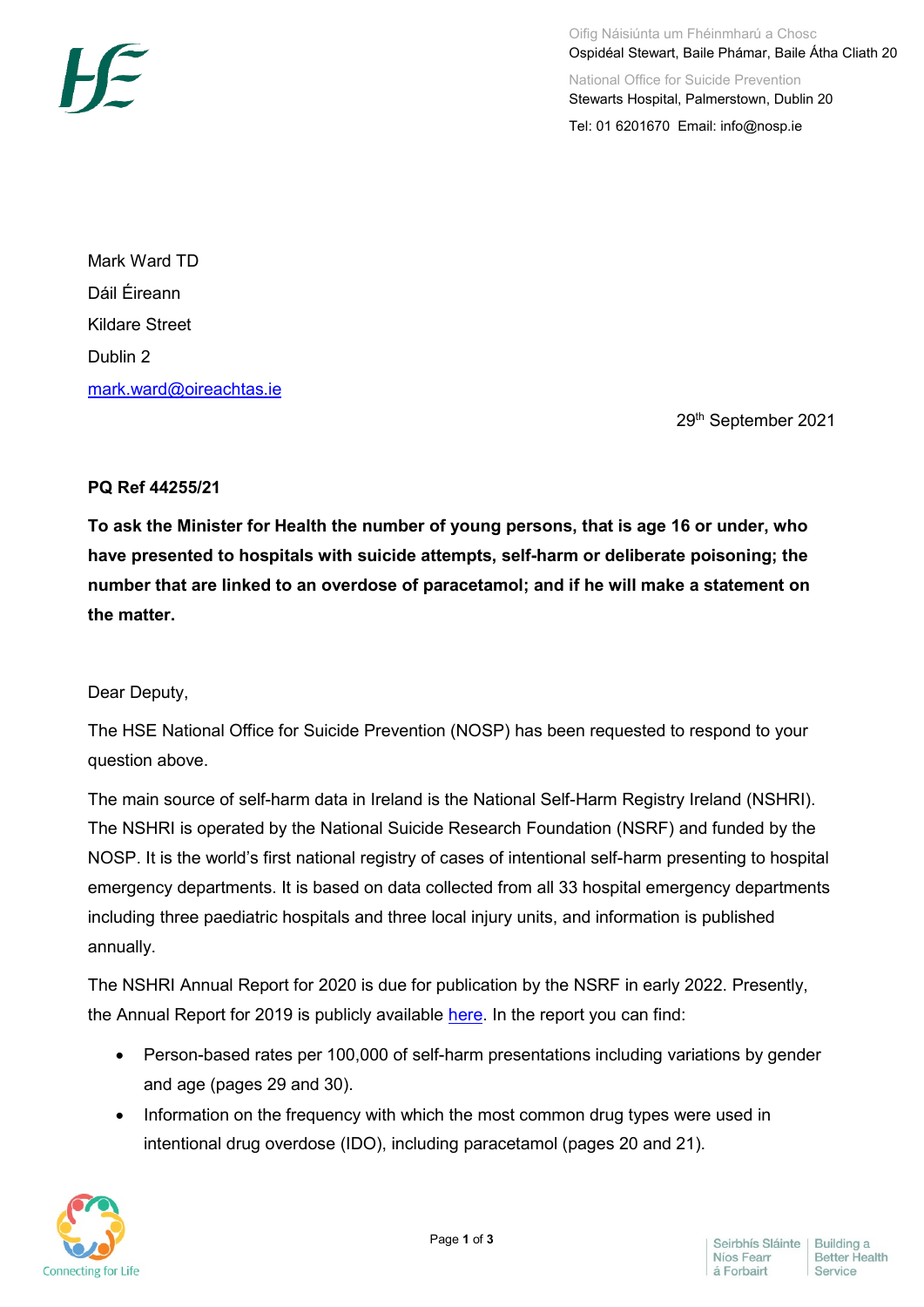Additional information supplied by the NSRF is in Table 1, which illustrates the frequency of hospital-presenting self-harm, IDO and IDO with paracetamol, by individuals aged 16 and under in 2019. Presentations by individuals aged 16 years and under accounted for 11% (N=1,305) of the 12,465 self-harm presentations in 2019. Over half of self-harm presentations (696; 53%) by individuals aged 16 years and under involved IDO. One in four self-harm presentations by individuals aged 16 years and under involved an IDO with paracetamol (358; 27%). Females more frequently engaged in self-harm, IDO and IDO with paracetamol compared to males, as shown in Table 1.

**Table 1:** Hospital presenting self-harm and intentional drug overdose presentations by individuals aged 16 years and under in 2019, by gender

|                                | Male $N\frac{9}{6}$ | Female N(%) | Total $N\frac{9}{6}$ |
|--------------------------------|---------------------|-------------|----------------------|
| Self-harm                      | 333 (25%)           | 972 (75%)   | 1305 (100%)          |
|                                |                     |             |                      |
| Intentional drug overdose      | 139 (20%)           | 557 (80%)   | 696 (100%)           |
| Intentional drug overdose with | 47 (13%)            | 311(87%)    | 358 (100%)           |
| paracetamol                    |                     |             |                      |

(Source: National Suicide Research Foundation, 2021).

You might find these additional publications from the NSRF on self-harm and IDO particularly useful in the context of your question:

- Paracetamol-Related Intentional Drug Overdose Among Young People: A National [Registry Study of Characteristics, Incidence and Trends, 2007–2018.](https://link.springer.com/epdf/10.1007/s00127-020-01981-y?sharing_token=UFVvzPspJDXDQiBA96Q_lve4RwlQNchNByi7wbcMAY5pv_a3cyxXgYy-PG8ZSm9f0K_-oTi7IOU3irBjgSOL7LDN6rErR_12TdCADfdViHFWeP4FA32zBcI1aZOqNlRFiST-CBFLs8arBo0j4nen5Si2RDK3i22BkTUD6Lzb4x4%3D) Daly C, Griffin E, McMahon E, Corcoran P, Webb RT, Ashcroft DM, Arensman E. Social Psychiatry and Psychiatric Epidemiology 2020, 56(5), 773-81.
- [Repeat Self-Harm Following Hospital-Presenting Intentional Drug Overdose among Young](https://www.mdpi.com/1660-4601/17/17/6159/htm)  [People—A National Registry Study.](https://www.mdpi.com/1660-4601/17/17/6159/htm) Daly C, Griffin E, McMahon E, Corcoran P, Webb RT, Witt K, Ashcroft DM, Arensman E. Int. J. Environ. Res. Public Health 2020, 17(17), 6159.
- Frequently Used Drug Types and Alcohol Involvement in Intentional Drug Overdoses in [Ireland: A National Registry Study.](https://academic.oup.com/eurpub/article/28/4/681/4930644) Daly C, Griffin E, Ashcroft DM, Webb RT, Perry IJ, Arensman E. Eur. J. Public Health 2018, 28(4), 681-6.
- [Characteristics of hospital-treated intentional drug overdose in Ireland and Northern](https://bmjopen.bmj.com/content/4/7/e005557)  [Ireland.](https://bmjopen.bmj.com/content/4/7/e005557) Griffin E, Corcoran P, Cassidy L, O'Carroll A, Perry IJ, Bonner B. BMJ Open 2014, 4(7).